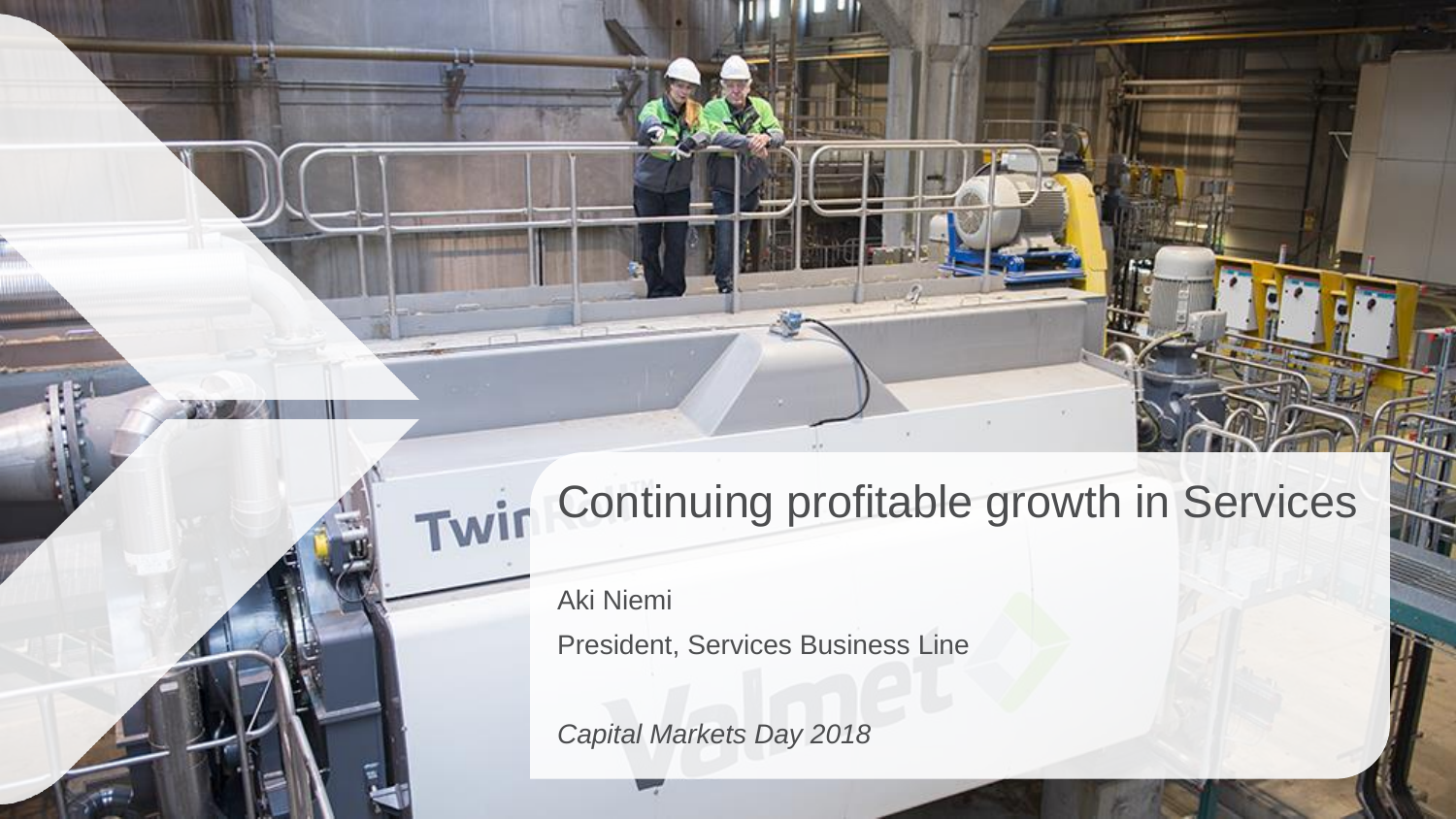### Services business line offering

#### Shared Journey Forward offering Shared Journey Forward offering Services business units

#### **Reliability**

- Spare parts and components
- Maintenance and shutdown services
- **Outsourcing services**

#### **Performance**

- Production consumables
- Process support and optimization

New Technology

- Process and automation upgrades
- Industrial Internet and remote solutions







#### Performance Parts

• Spare parts and consumables

#### Fabrics

• Paper machine clothing and filter fabrics

#### Energy and Environmental

• Services for energy and environmental systems

#### Rolls and Workshop Services

• Rolls, roll covers and maintenance, workshop services

#### Mill Improvements

• Upgrades, components and expert services

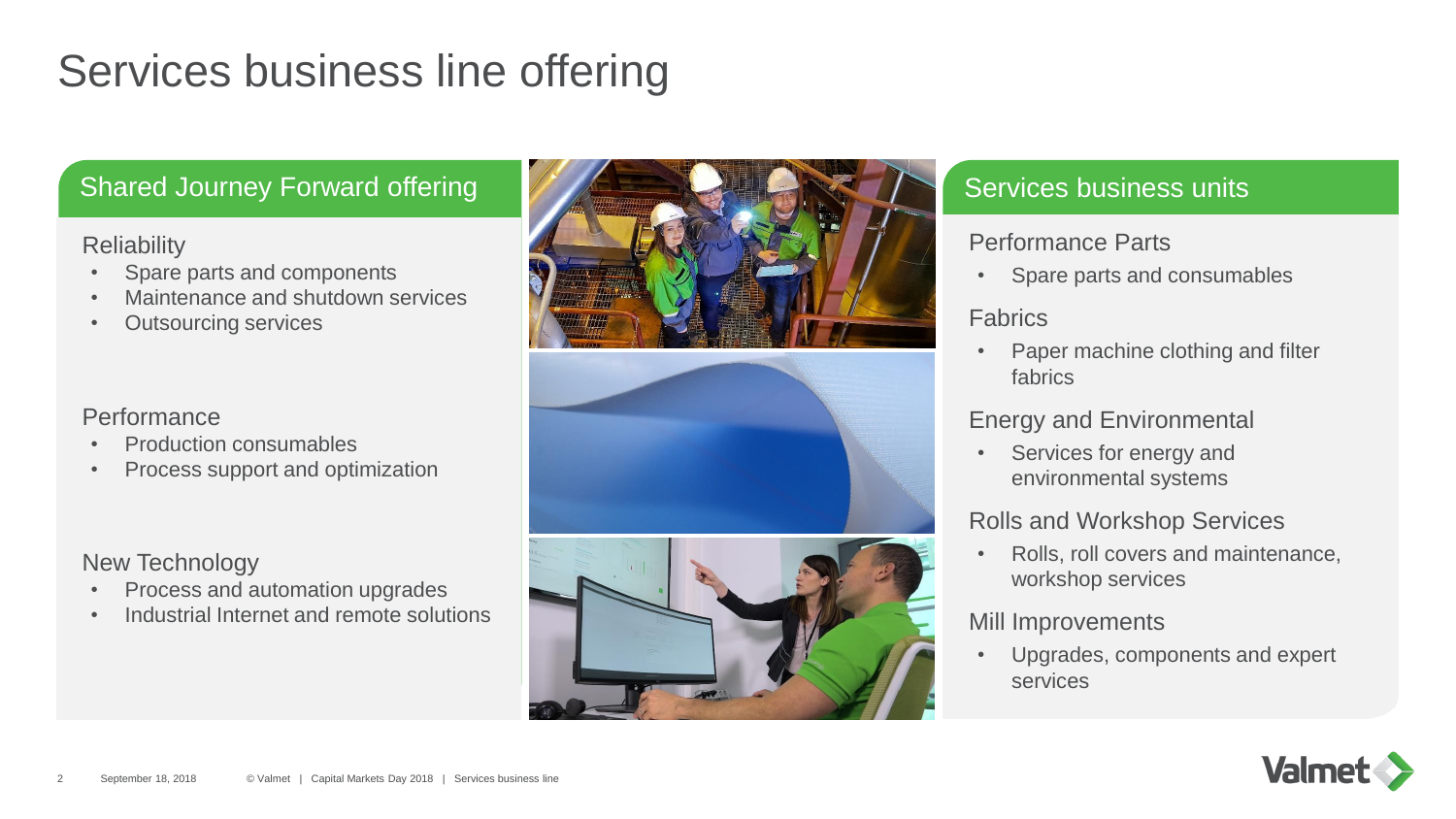### Services key figures at a glance



#### **Market drivers**

- Increasing pulp, paper and energy production
- $\mathcal{C}^{\lambda}$  Demand for more efficient processes, maintenance and outsourcing of non-core operations
- $X$  Customers decreasing own resources
- Size and gradually aging installed base, capacity increases in China, South America and Asia-Pacific
- $\times$  Closures of non-competitive production lines

2017 financials have been restated following the adoption of IFRS 15. LTM = Last 12 months, refers to the period July 1, 2017 – June 30, 2018.

| <u>vices</u> | <b>Market</b><br>position | Market share | Estimated<br>market size        | Long-term<br>market growth |
|--------------|---------------------------|--------------|---------------------------------|----------------------------|
| <b>Serv</b>  | $#1 - 2$                  | $~16\%$      | I EUR $\bf{8.0}$ bn $\parallel$ | $\sim$ 1-2% $^{\prime}$    |

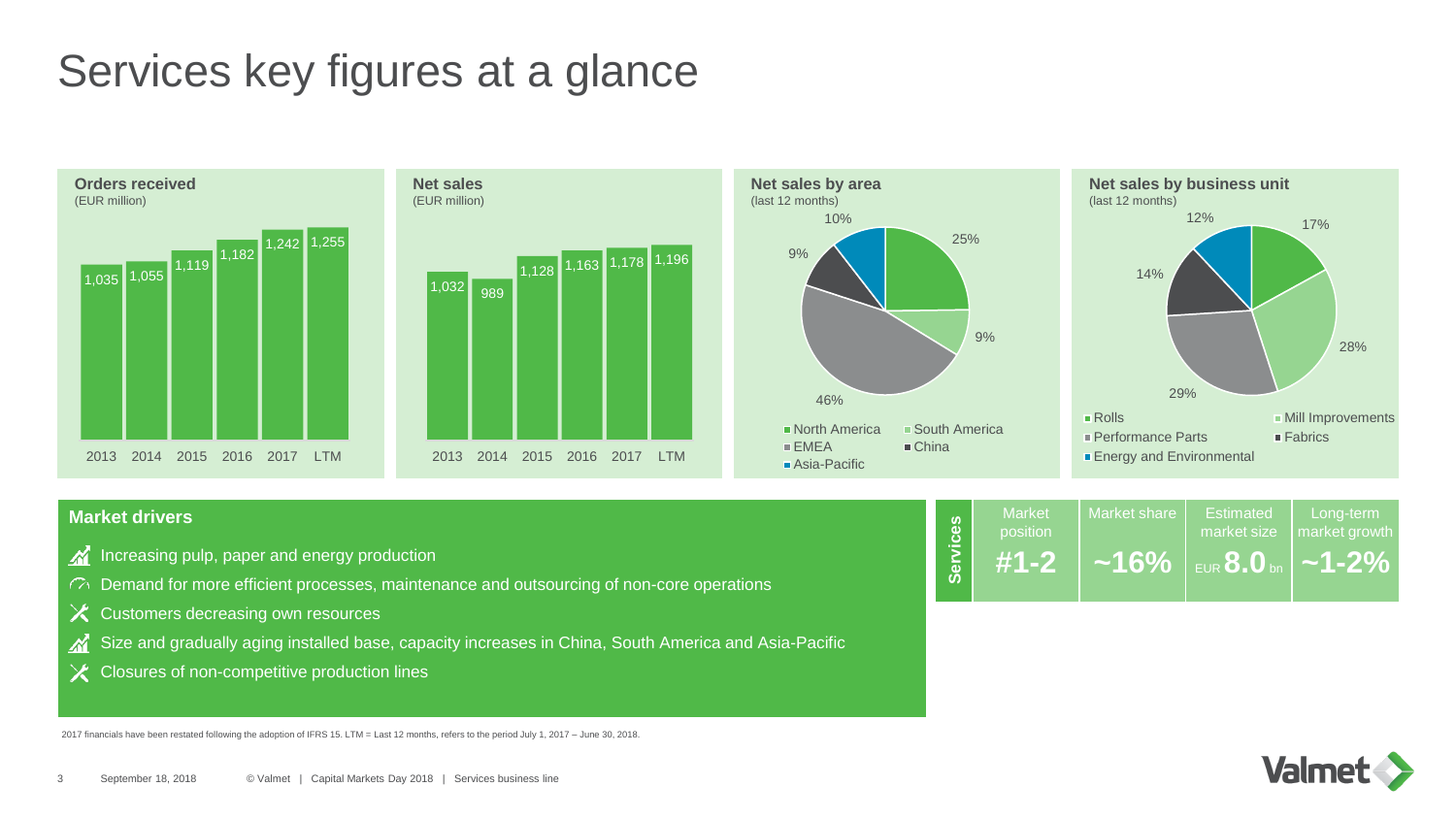### Recent development

#### **Recent development**

- Shared Journey Forward in good progress
- Growth in orders and profitability, especially in Mill Improvements
- 4<br> **4** September 18, 2018<br> **Extended footprint in growing areas**<br>
 Business in high growth/ low market share countries<br>
has increased<br>
 Extended footprint in growing areas<br>
 Sigitalized services<br>
 Sundown services<br>
 • Business in high growth/ low market share countries has increased
	- Extended footprint in growing areas
	- Digitalized services

**Technology**

**Process**

**People**

- Shutdown services
- New roll covers and fabric structures
- Cooperation with selected partners
- Improved efficiency in engineering
- Quality cost reduction
- Safety development, reduced LTIF
- Global processes and ERP implementation started
- Competencies developed close to the customers
- Sales development through global sales training
- Champion in Services training program
- Paper School training program

#### **New products and applications**

- Valmet Infinicote-2 Yankee Metallizing
- Valmet Polarized Forming Fabric
- Valmet Biodryer Belt
- Valmet Grinding Surface Galileo for groundwood
- Valmet Industrial Internet: Performance Center, Customer Portal
- Valmet Field Services
- Valmet Intelligent Roll Solutions
- Valmet Fleet Management for recovery boilers



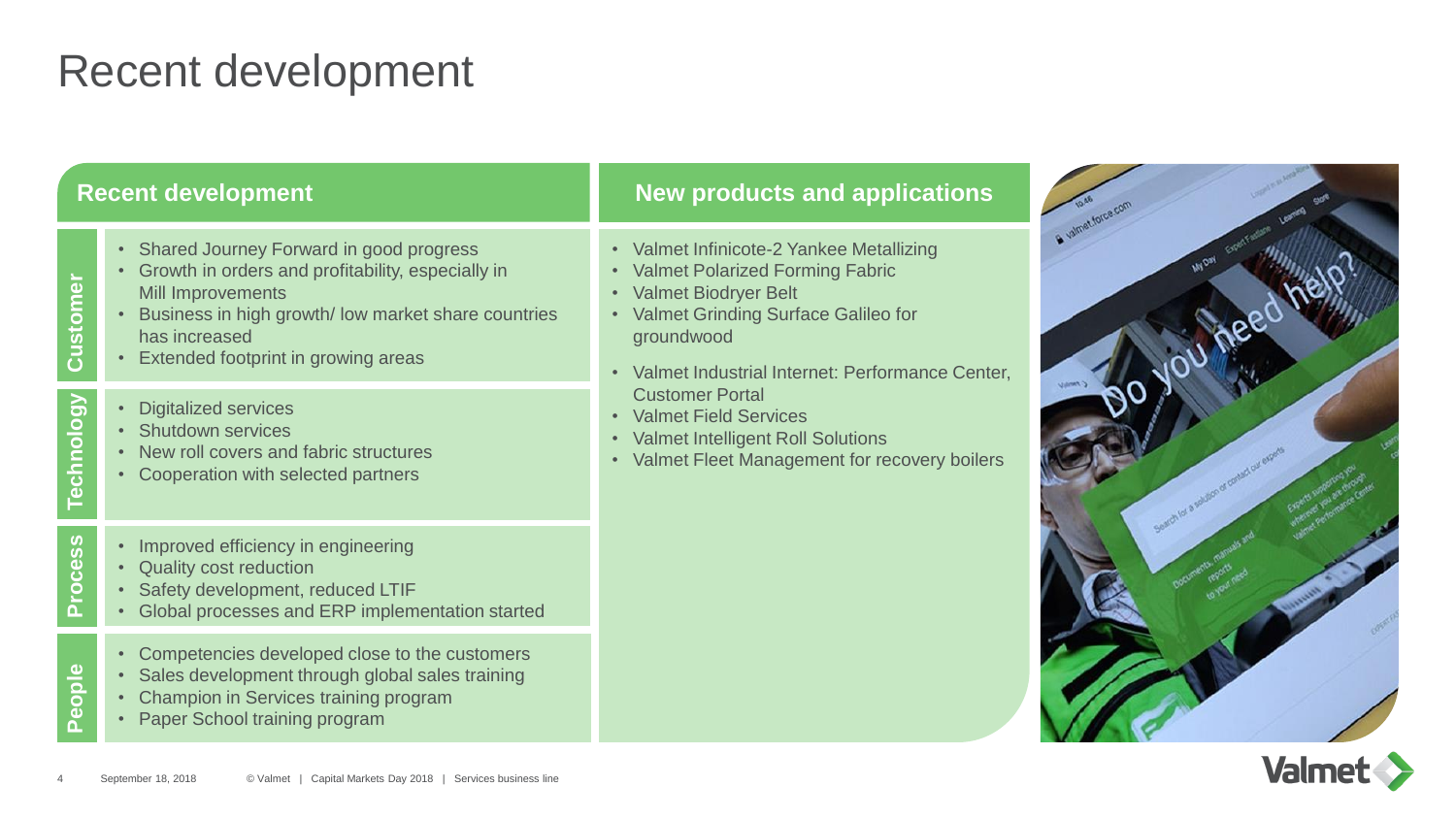### Actions to grow and improve profitability

#### **Actions to grow and improve profitability**

- Shared Journey Forward, unified and unique way to serve
- Grow market share

**Process**

**People**

- Long term co-operation through agreements
- Value adding remote services with Valmet Industrial Internet: Performance Centers and Customer Portal
- From the state of the matter of the matter share<br>
Society market share<br>
Society defines a control of the matter of ferring f<br>
Society and the market through Industrial Internet offering f<br>
Society and the market through **Technology** • Lead the market through Industrial Internet offering for services
	- Secure value adding services for the new and existing installed base
	- New product and component innovations to upgrade older technologies
	- Leverage and develop Field services as differentiator for the service business
	- ERP implementation with global processes
	- Lower cost through investment on productivity in the Nordics and new capacity at lower cost countries
	- Improving project performance through execution excellence
	- Continue quality development to meet industry benchmark level
	- Develop both production and personnel footprint in growth areas
	- Develop local service capability through recruitment and broadening competence
	- Sales management, competence and planning
	- Focused actions to improve low performing products and locations



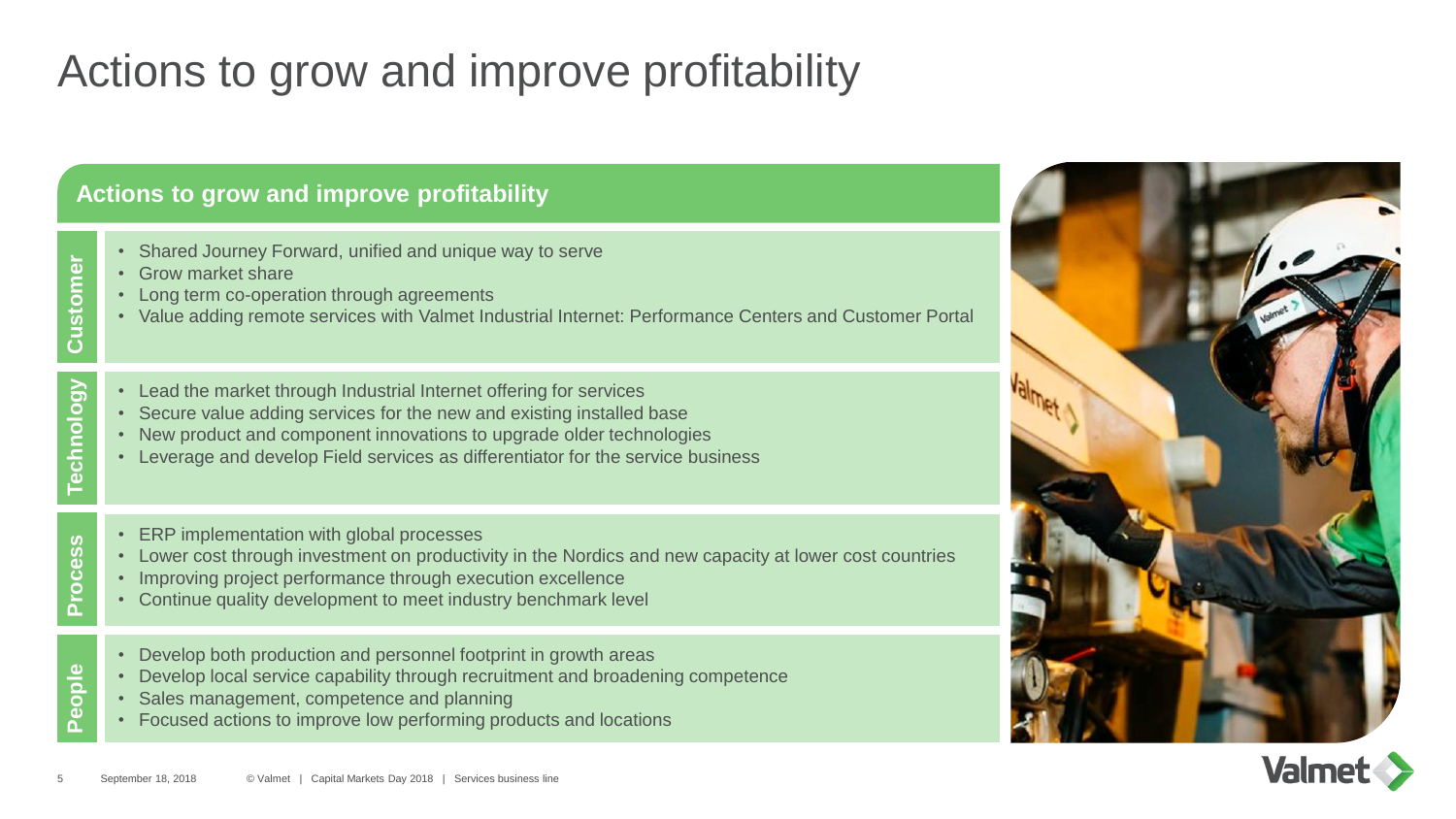### Growth accelerator: Field services

Trust is earned every day. On site.



#### **Field services consist of**

- Daily maintenance
- Maintenance shutdowns
- Annual shutdowns
- Maintenance and process supporting services

#### **Customer drivers**

- Outsourcing of complete shutdowns
- Focus on operator maintenance
- Operations safety
- Digitalization
- Aging workforce

#### **What we are aiming to do**

- Take full advantage of digitalization and our own development of it
- Have a continuous flow of new offering
- Develop excellent expert network globally
- Have collaborative business models with customers

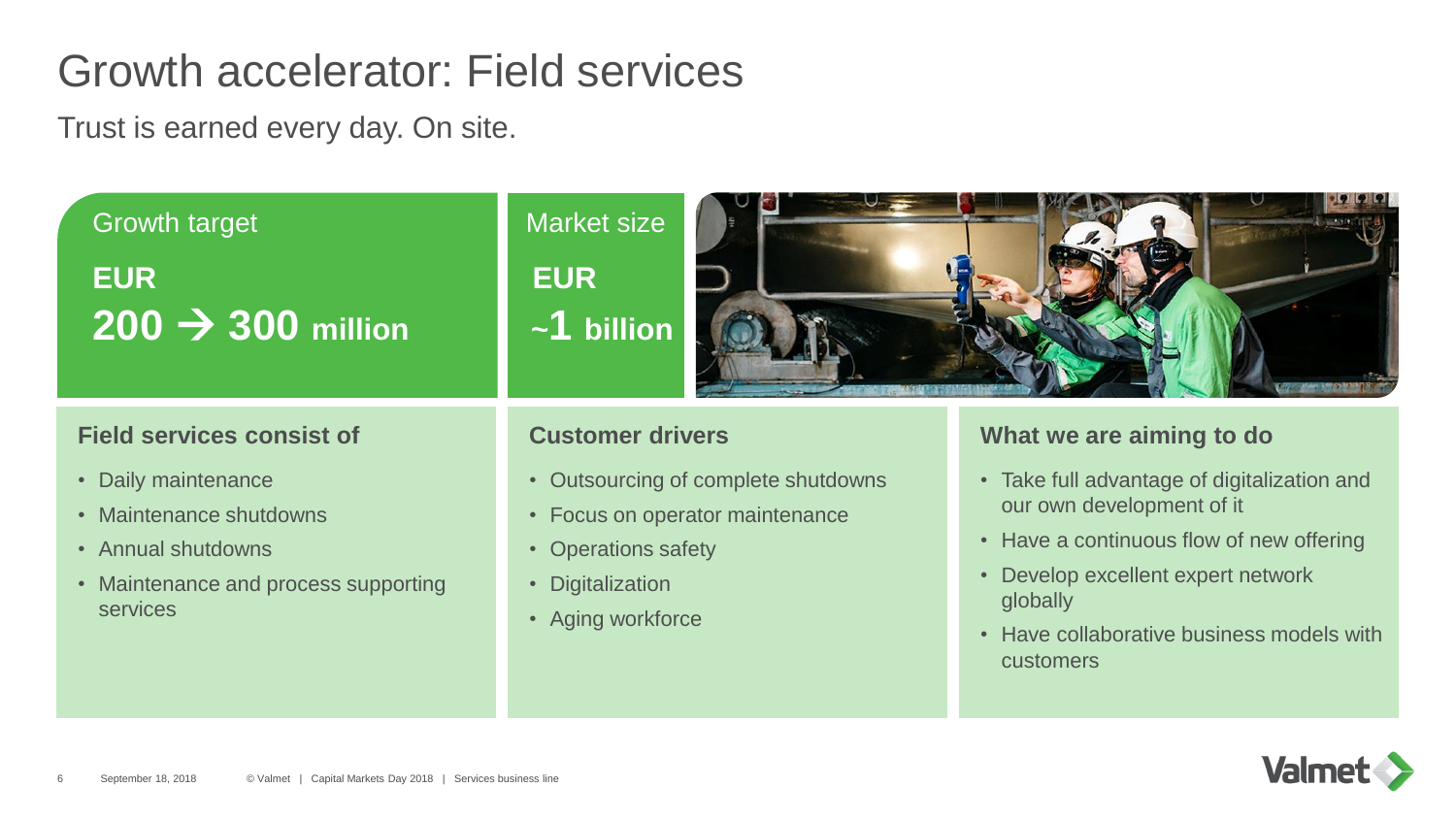## CMPC Celulose Riograndense Ltda, Brazil

Keeping equipment and process running reliably with Valmet Field Services

- CMPC Guaiba Pulp Mill
- G2 pulp line, 1.5 million tons of bleached eucalyptus pulp per year
- Since the start-up in May 2015, Valmet's Services has had an important role in keeping G2 line running reliably
	- In 2016, supported customer in establishing maintenance operations and had a man at the mill
	- In charge of the first maintenance shutdown in August 2016 and assisting in planning and execution of shutdowns since then
	- Made a product delivery agreement in 2018



"Valmet contributed to the successful shutdown of G2 with its personnel's technical skills and organization, and its planning, safety and environmental state-of-the-art criteria. There is no doubt, Valmet and CMPC reinforced their partnership and I believe the company will be a strong candidate for future planned shutdowns," says **Fernando Pereira**, Maintenance Manager at CMPC.

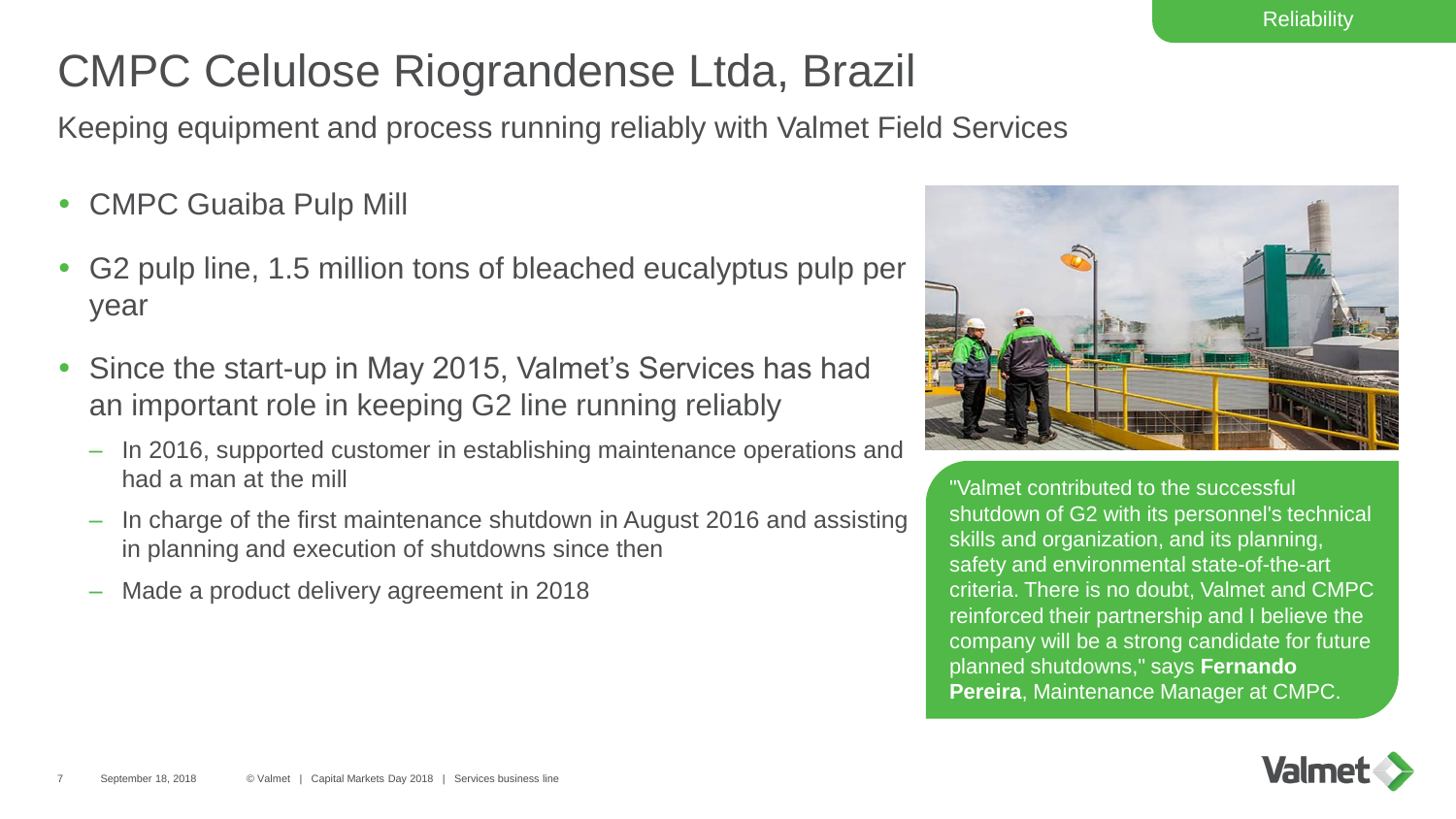### Ittihad Paper Mill, Abu Dhabi, UAE

Long term service co-operation

- Ittihad fine paper mill
- 320,000 tons per year of fine paper
- Start-up Q4/2018
- Valmet's Services will provide the mill
	- Maintenance establishment
	- Maintenance management with all maintenance systems and procedures
	- Production support and productivity optimization
	- Delivery and optimization of spare parts
	- Paper machine parts and consumables in consignment stock at the mill site



"Valmet as the main supplier and technology partner of choice, combined with their expertise in maintenance management provides the best platform for the successful start-up and operation for this state-of-the-art project, the largest of its kind in the region," states Mr. **Abdullah Al Khateeb**, Ittihad Paper Mill General Manager.

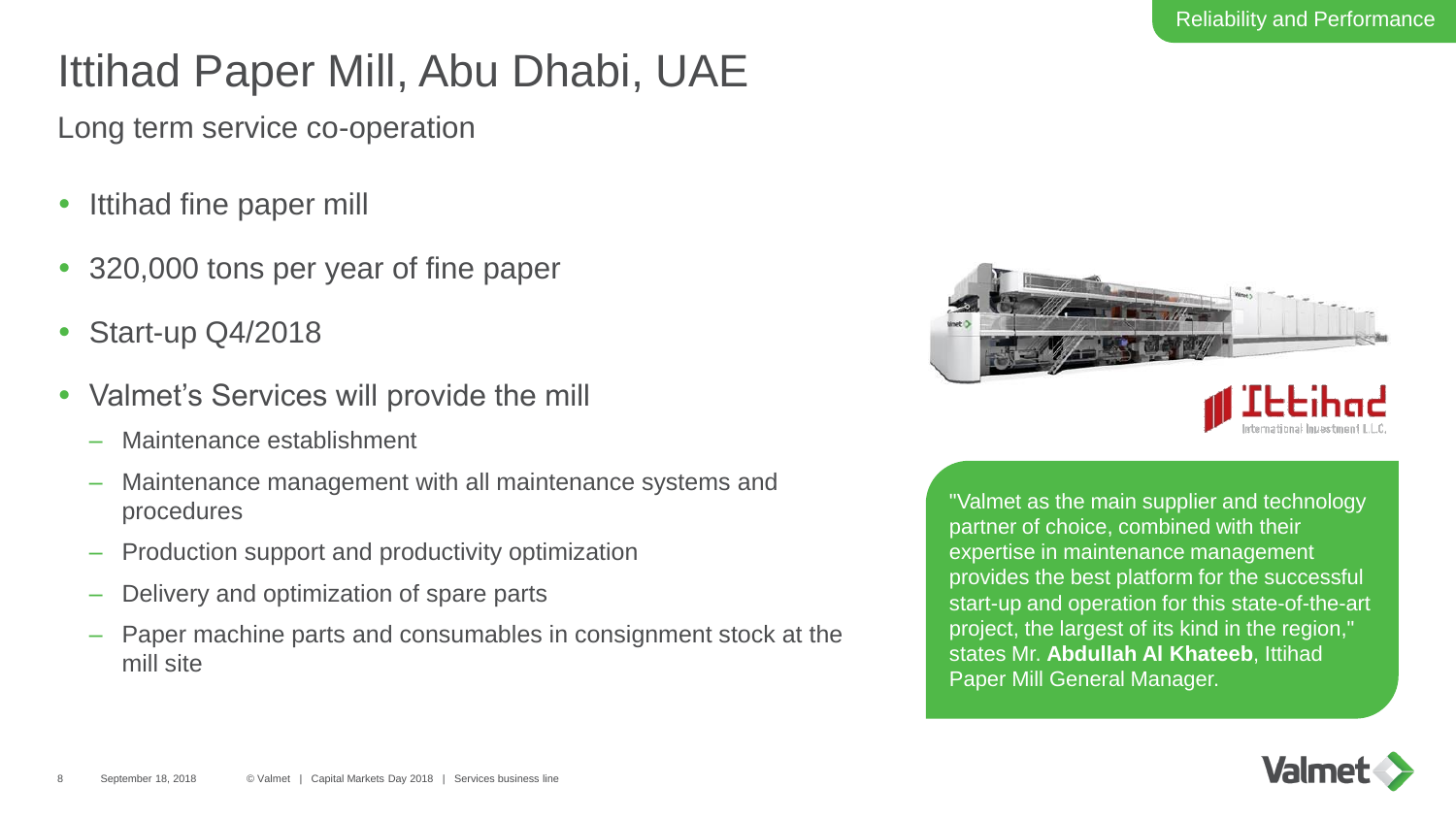## 80% less winding broke

Sappi Alfeld PM 2 in Germany

- Complex process of producing wide mix of specialty paper products. Machine had a high amount of hardness profile related winding broke.
- Focus on production efficiency
- Top benchmark quality
- Improved material efficiency
- Valmet iRoll and Valmet IQ CD Controls multivariable controller of parent roll hardness profile were implemented to fix the issues and improve production efficiency.

"With iRoll, we have made a huge step forward in improving the winding quality."

> *Dustin Jeckstadt, Project Manager at Sappi Alfeld*



**Results:**

- 80% less winding broke
- Weight, moisture and thickness CD profiles still on a good level
- Productivity on a new high level
- Winding quality clearly improved
- Profitability increased

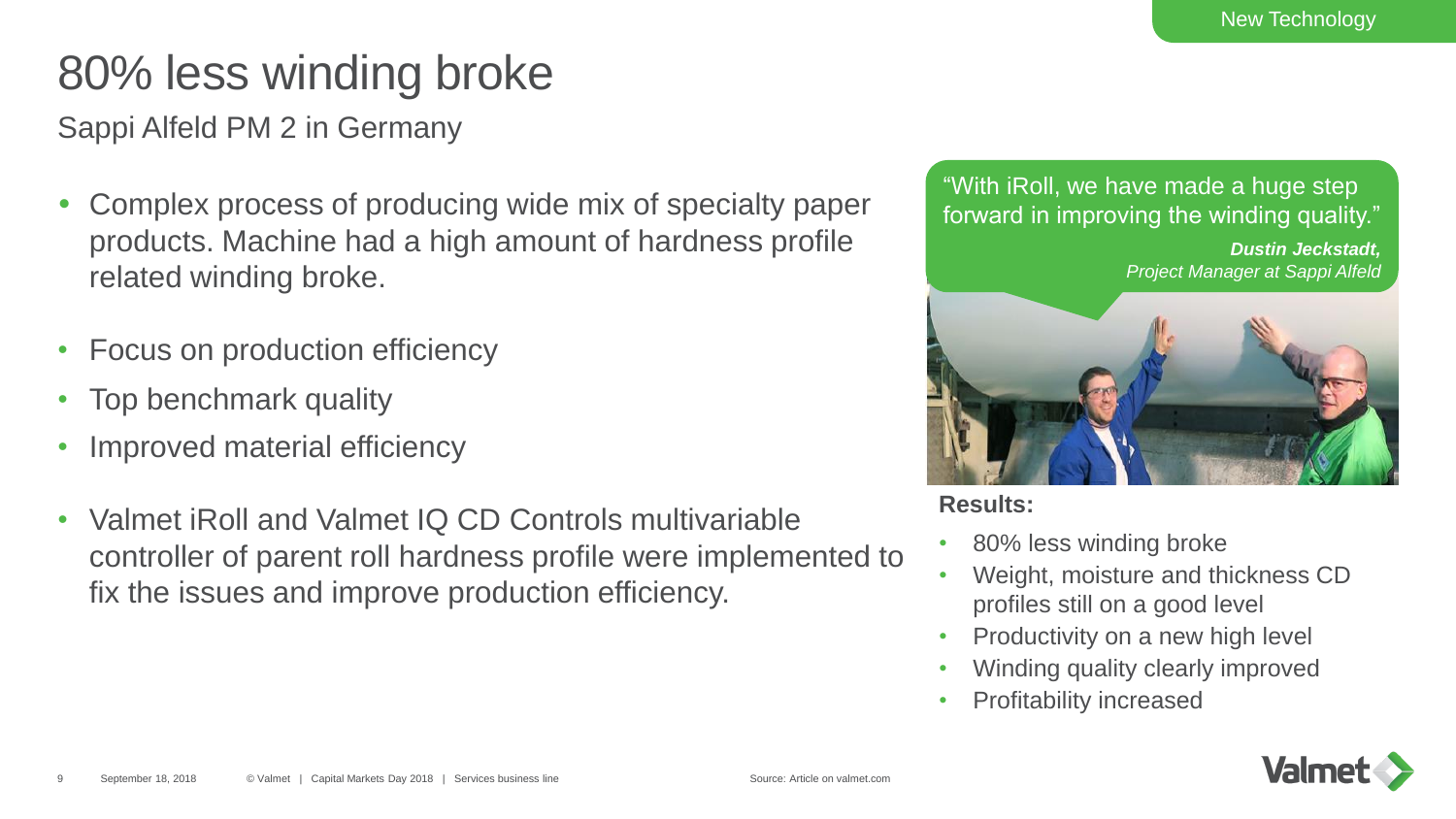### Shanying and Valmet get closer with shared roadmap

### Our success in moving forward in China

- Shangying International and Valmet have cooperated for over 12 years
	- In each Shanying location, there are Valmet delivered production lines
	- The total capacity of Valmet supplied production lines has exceeded 3 million tons
- Develop the Shared roadmap partnership together
	- Valmet is invited to join Shanying's annual Forum to introduce industry trends and the latest technologies
	- Yearly summit meeting is arranged to share information of industrial environment and corporate culture
- Strengthen communication and develop innovative cooperation in Zhejiang Shanying
	- Effective communication channels and cooperation mechanisms are built to develop the new service model Shared Journey Forward.
- Move forward big data management and application in Anhui Shanying
	- Development of Roll Condition Monitoring and Grinding Service Agreement based on Industrial Internet applications
	- Implementation of energy-saving service agreement based on Industrial Internet applications